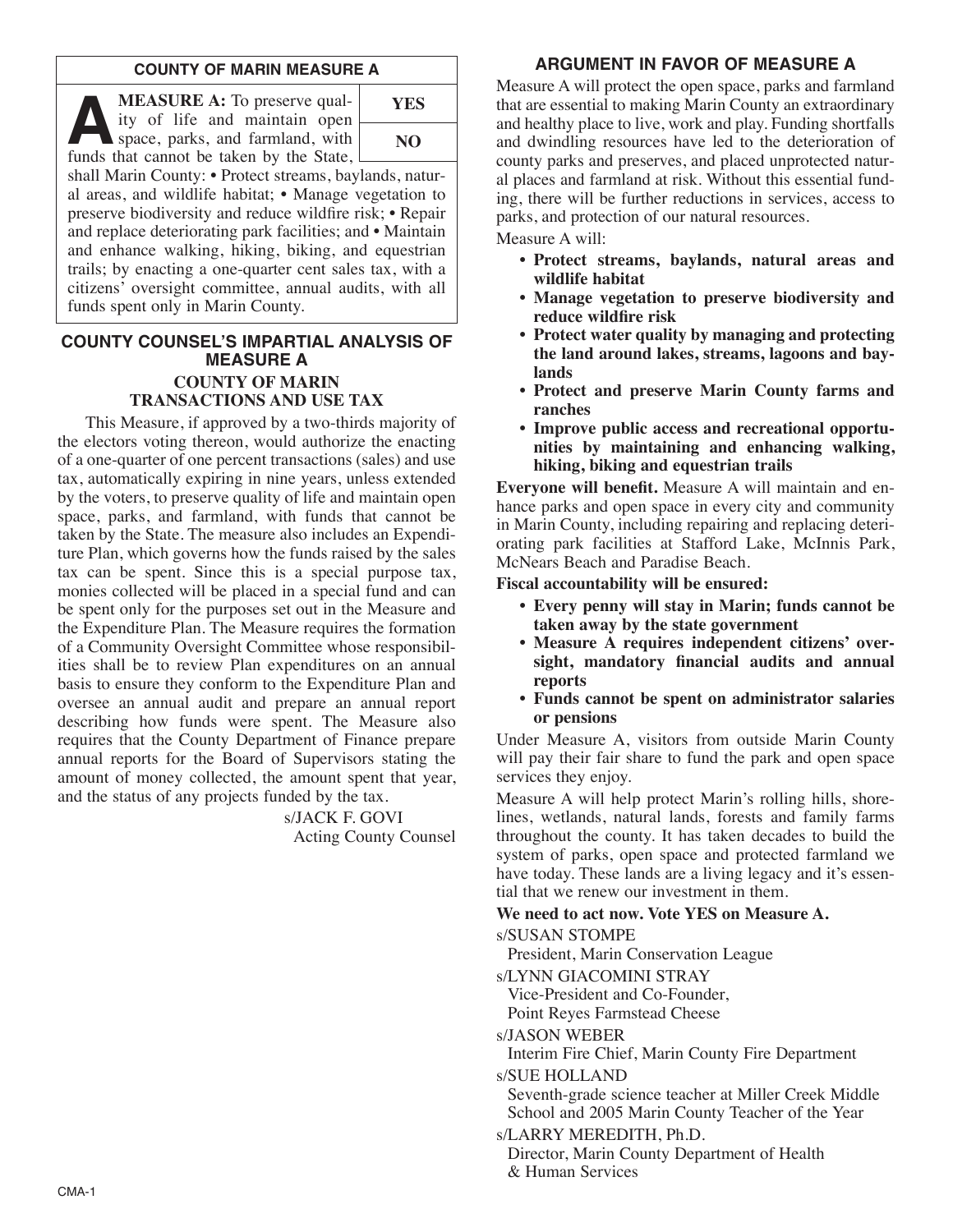#### **REBUTTAL TO ARGUMENT IN FAVOR OF MEASURE A**

"\$54 million hidden by State Parks and Recreation in Secret Accounts". This game of hide and seek of public funds recalls a Civil War era children's game popular when Marin County was founded called "Button, button: who's got the button?".

YOU, the voter, 'got the button'.

You got the vote to put an end to governmental cronyism and wasteful taxing and spending.

Just ask yourself, 'How does the public benefit ?'

There is no public access to ranch lands. 'Protected' parcels are taken off the tax rolls and many are of marginal importance. These are just pay-offs to key supporters.

With the 2nd smallest county in California (after SF), and one of the most bloated county budgets in the state, they ask for more?

More Waste,

More Consultants,

More Favoritism?

With most of the county in Open Space, Federal and State parks, or underwater, why vote for phantom spending objectives that only benefit the well-connected while ignoring the elderly, the ill and the needy?

Vote 'NO' on Measure 'A'

s/ALEX EASTON-BROWN

# **ARGUMENT AGAINST MEASURE A**

Increasing the Marin County Sales Tax by 1/4% will raise about \$10 million a year for 10 years without targeting any specific projects or lands to be acquired. This will be money 'looking for ways to be spent' at a time when critical services to the ill, the elderly and the poor are being cut by the supervisors.

Special interests close to the supervisors, including bicyclist and certain ranchers, will be lining up to fund their special projects. Not content to be continuing recipients of taxpayer money through the supervisors' Discretionary Fund, a slush fund criticized by the Marin civil grand jury as "political patronage" designed to buy political favor, these special interests now want to feed off of a regressive sales tax hike that hits the poor the hardest.

Marin County already pays 33 parks department employees over \$3.8 million which comes to about \$116,000 per employee. With approximately 80% of Marin already protected in some way, how much more acreage do 250,000 people really need?

At a time when Marin County faces a serious pension crisis, when the supervisors spend on average a quarter million dollars on each one of themselves for what is essentially a part-time job, isn't it time they start to live within their means and get their priorities straight?

Getting back to good governance, let's get our streets and roads back in shape, our child care programs and home care for the elderly adequately funded. It's our money! Let's stop feeding the supervisors insatiable appetite for dubious projects of questionable value, and put our money to work addressing our communities' real needs.

Please vote "NO" on Measure A. s/ALEX EASTON-BROWN s/BASIA CRANE

s/REGINA CAREY s/PLACIDO SALAZAR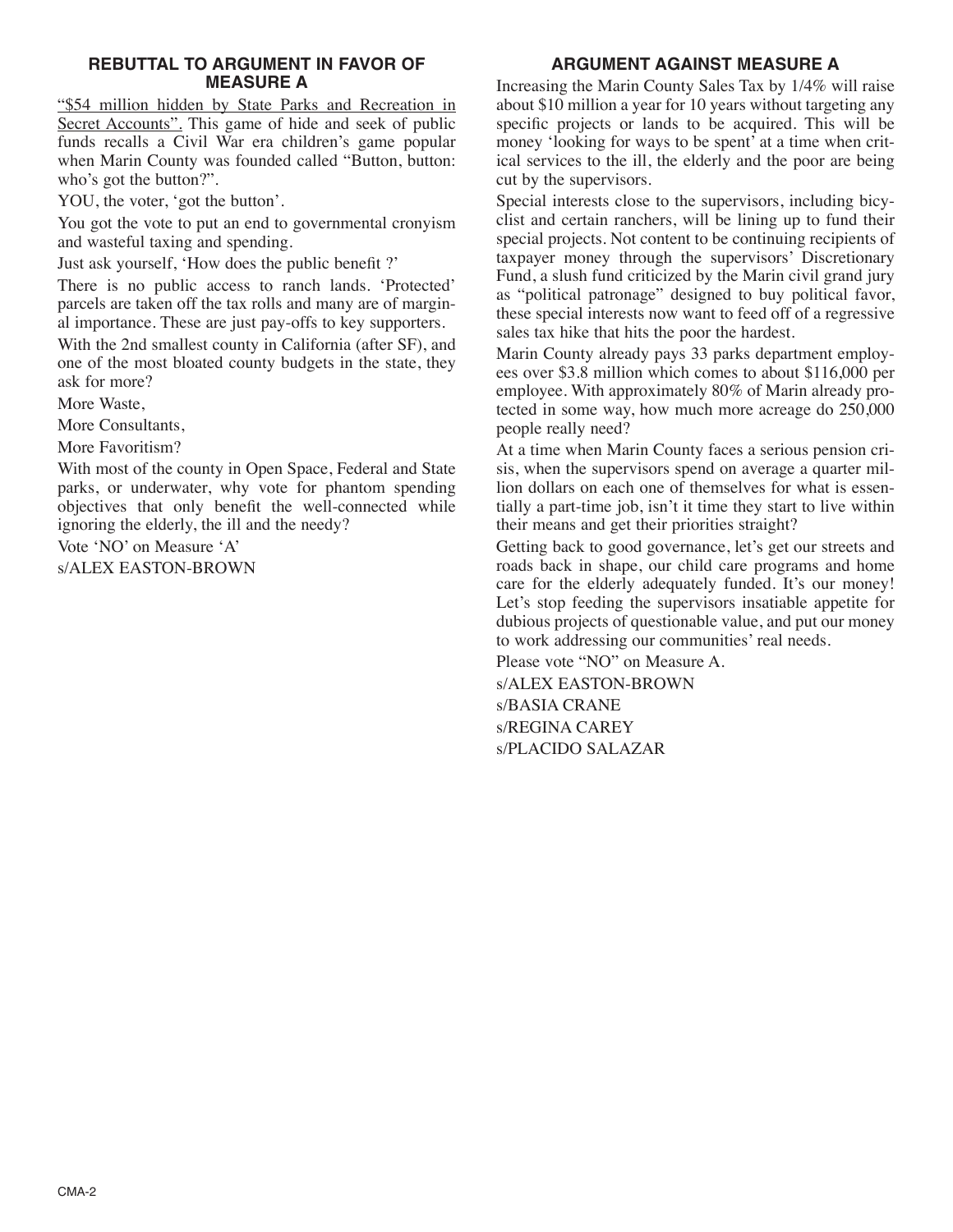#### **REBUTTAL TO ARGUMENT AGAINST MEASURE A**

The opposition argument is full of misstatements and halftruths. Don't be misled.

Funding shortfalls have forced Marin County to reduce staff, cut hours at park facilities and reduce regular maintenance, resulting in a backlog of urgent and needed repairs. Essential park and open space resources and services are severely underfunded.

Here are the facts about Measure A:

- **Measure A funds will be locally controlled.** The State can't take away any funds. Every penny will stay right here in Marin to:
	- o Protect streams, baylands, natural areas and wildlife habitat
	- o Manage vegetation to preserve biodiversity and reduce wildfire risk
	- o Protect open space preserves
	- o Protect and preserve Marin County farms and ranches
	- o Maintain and enhance walking, hiking, biking and equestrian trails
- **Independent citizens' oversight will ensure Measure A funds are spent as promised.** Financial audits and annual reports are mandatory.
- **Funds will directly benefit Marin parks, open space and farmland.** No Measure A funds will be spent on administrator salaries or pensions.
- **Measure A is based on a detailed, public plan that describes the specific programs and projects that will be funded.** We will know exactly how Measure A funds will be spent. View the plan at:

http://yesmarinparksopenspace.com/about/measurea-expenditure-plan/

Plus, visitors from outside Marin County will pay their fair share under Measure A.

If we wait, repairing our parks will only become more and more expensive. Now is the time to vote YES on Measure A to protect our Marin parks, open space and farmland.

# www.yesmarinparksopenspace.org

s/AL BORO

Former Mayor, City of San Rafael THE SIERRA CLUB by s/LOUIS NUYENS, Chair, Marin Group s/CRIS CHATER

Executive Director, Senior Access MARIN AUDUBON SOCIETY by s/BARBARA SALZMAN, President

MARIN AGRICULTURAL LAND TRUST, by s/ROBERT BERNER, Executive Director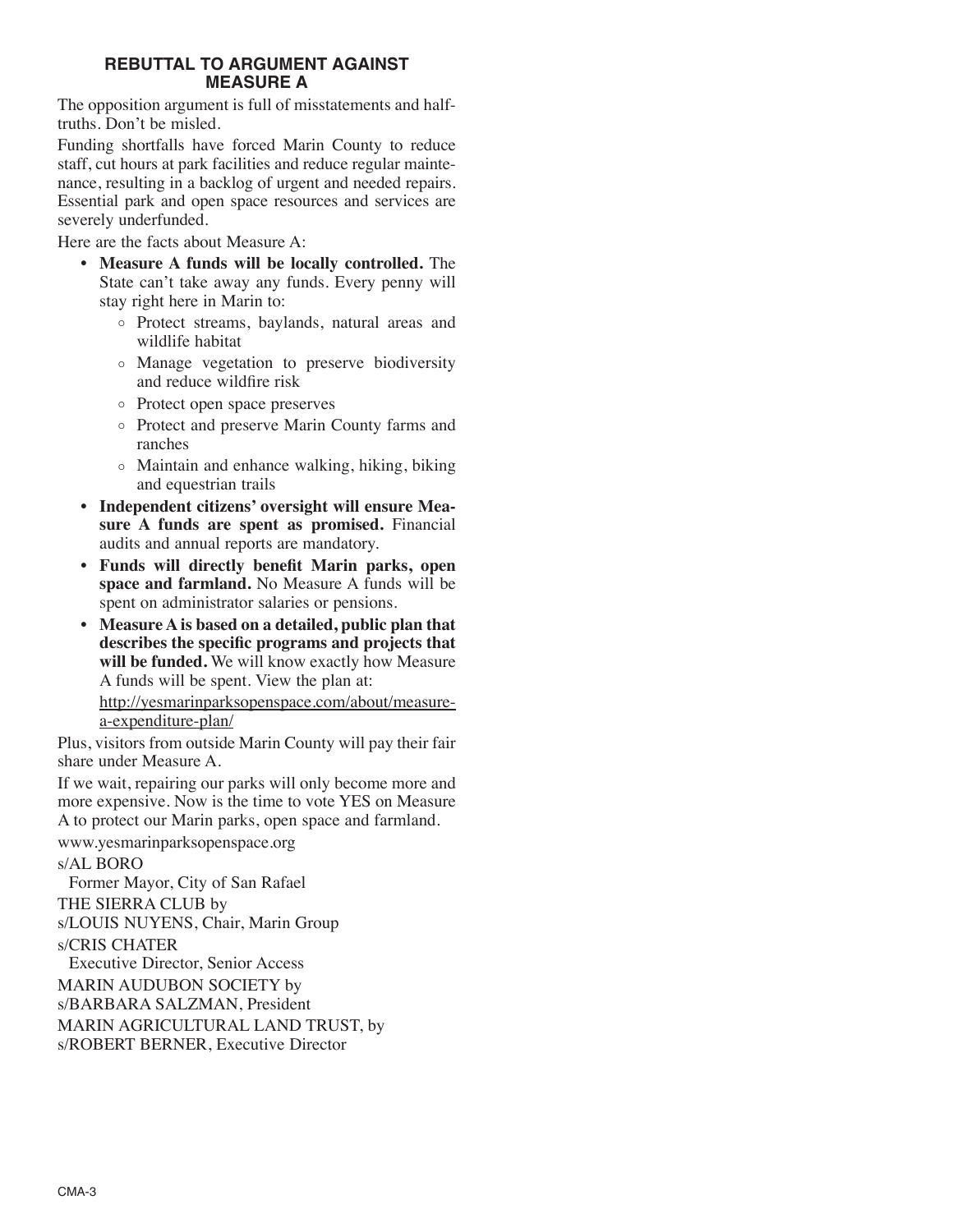# **FULL TEXT OF MEASURE A**

#### **ORDINANCE NO. 3586 AN ORDINANCE OF THE COUNTY OF MARIN, STATE OF CALIFORNIA, IMPOSING A ONE-QUARTER OF ONE PERCENT RETAIL TRANSACTIONS AND USE TAX TO BE ADMINISTERED BY THE STATE BOARD OF EQUALIZATION FOR PARKS, OPEN SPACE, AND FARMLAND PRESERVATION**

# THE BOARD OF SUPERVISORS OF THE COUNTY OF MARIN ORDAINS AS FOLLOWS:

### **SECTION 1. TITLE.**

This Ordinance shall be known as the **Marin Parks, Open Space, and Farmland Preservation Transactions and Use Tax Ordinance**. The County of Marin hereinafter shall be called "County." This Ordinance shall be applicable in the incorporated and unincorporated territory of the County.

#### **SECTION 2. EFFECTIVE DATE; OPERATIVE DATE; ADMINISTRATION.**

- **A.** This Ordinance shall become effective upon its approval by a two-thirds majority of the electors voting on the measure.
- **B.** This Ordinance shall become operative on April 1, 2013 ("Operative Date"); provided, however, that the Marin Parks, Open Space, and Farmland Preservation Expenditure Plan ("Expenditure Plan"), attached hereto as Exhibit "A," shall become operative on the effective date of this Ordinance.
- **C.** Prior to January 1, 2013, the Marin County Open Space District ("District") shall enter into an agreement with the County for the administration of Open Space program funding sections of the Expenditure Plan.

# **SECTION 3. PURPOSE.**

This Ordinance is adopted to achieve the following, among other purposes, and directs that the provisions hereof be interpreted in order to accomplish those purposes:

- **A.** To impose a retail transactions and use tax in accordance with the provisions of Part 1.6 (commencing with Section 7251) of Division 2 of the Revenue and Taxation Code and Section 7285.5 of Part 1.7 of Division 2 which authorizes the County to adopt this tax Ordinance which shall be operative if twothirds of the electors voting on the measure vote to approve the imposition of the tax at an election called for that purpose.
- **B.** To adopt a retail transactions and use tax Ordinance that incorporates provisions identical to those of the Sales and Use Tax Law of the State of California insofar as those provisions are not inconsistent with the requirements and limitations contained in Part 1.6 of Division 2 of the Revenue and Taxation Code.
- **C.** To adopt a retail transactions and use tax Ordinance that imposes a tax and provides a measure therefor that can be administered and collected by the State Board of Equalization in a manner that adapts itself

as fully as practicable to, and requires the least possible deviation from, the existing statutory and administrative procedures followed by the State Board of Equalization in administering and collecting the California State Sales and Use Taxes.

**D.** To adopt a retail transactions and use tax Ordinance that can be administered in a manner that will be, to the greatest degree possible, consistent with the provisions of Part 1.6 of Division 2 of the Revenue and Taxation Code, minimize the cost of collecting the transactions and use taxes, and at the same time, minimize the burden of record keeping upon persons subject to taxation under the provisions of this Ordinance.

#### **SECTION 4. EXPENDITURE PLAN; LIMITATION OF EXPENDITURES; FISCAL OVERSIGHT.**

Pursuant to the requirements of Government Code §50075.1, (1) the Expenditure Plan constitutes the statement of the specific purposes for which the revenue generated by this Ordinance may be expended, (2) the expenditure of the revenue generated by this Ordinance shall be restricted to the purposes stated in Exhibit "A," (3) the revenue generated by this Ordinance shall be deposited into the "Parks, Open Space, and Farmland Preservation Special Tax Account," and (4) the County Department of Finance shall prepare and file with the Board of Supervisors reports meeting the requirements of Government Code §50075.3.

### **SECTION 5. CONTRACT WITH STATE.**

Prior to the Operative Date, the County shall contract with the State Board of Equalization to perform all functions incident to the administration and operation of this transactions and use tax Ordinance; provided, that if the County shall not have contracted with the State Board of Equalization prior to the Operative Date, it shall nevertheless so contract and in such a case the operative date shall be the first day of the first calendar quarter following the execution of such a contract.

# **SECTION 6. TRANSACTIONS TAX RATE.**

For the privilege of selling tangible personal property at retail, a tax is hereby imposed upon all retailers in the incorporated and unincorporated territory of the County at the rate of one quarter of one per cent (0.25%) of the gross receipts of any retailer from the sale of all tangible personal property sold at retail in said territory on and after the operative date of this Ordinance.

# **SECTION 7. PLACE OF SALE.**

For the purposes of this Ordinance, all retail sales are consummated at the place of business of the retailer unless the tangible personal property sold is delivered by the retailer or his agent to an out-of-state destination or to a common carrier for delivery to an out-of-state destination. The gross receipts from such sales shall include delivery charges, when such charges are subject to the state sales and use tax, regardless of the place to which delivery is made. In the event a retailer has no permanent place of business in the State or has more than one place of business, the place or places at which the retail sales are consummated shall be determined under rules and regulations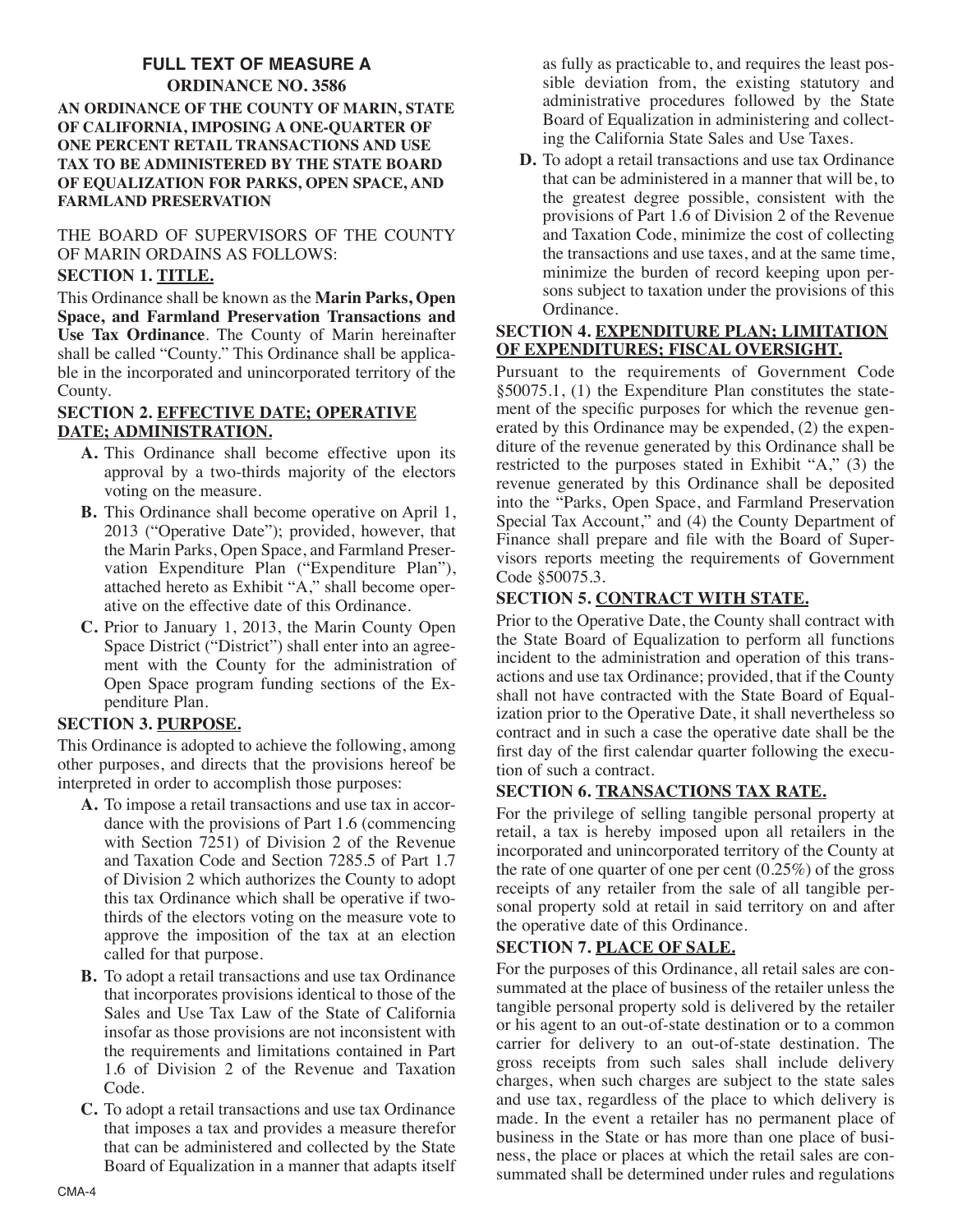to be prescribed and adopted by the State Board of Equalization.

# **SECTION 8. USE TAX RATE.**

An excise tax is hereby imposed on the storage, use or other consumption in the County of tangible personal property purchased from any retailer on and after the operative date of this Ordinance for storage, use or other consumption in said territory at the rate of one quarter of one percent (0.25%) of the sales price of the property. The sales price shall include delivery charges when such charges are subject to state sales or use tax regardless of the place to which delivery is made.

## **SECTION 9. ADOPTION OF PROVISIONS OF STATE LAW.**

Except as otherwise provided in this Ordinance and except insofar as they are inconsistent with the provisions of Part 1.6 of Division 2 of the Revenue and Taxation Code, all of the provisions of Part 1 (commencing with Section 6001) of Division 2 of the Revenue and Taxation Code are hereby adopted and made a part of this Ordinance as though fully set forth herein.

#### **SECTION 10. LIMITATIONS ON ADOPTION OF STATE LAW AND COLLECTION OF USE TAXES.**

In adopting the provisions of Part 1 of Division 2 of the Revenue and Taxation Code:

- **A.** Wherever the State of California is named or referred to as the taxing agency, the name of this County shall be substituted therefore. However, the substitution shall not be made when:
	- **1.** The word "State" is used as a part of the title of the State Controller, State Treasurer, State Board of Control, State Board of Equalization, State Treasury, or the Constitution of the State of California;
	- **2.** The result of that substitution would require action to be taken by or against this County or any agency, officer, or employee thereof rather than by or against the State Board of Equalization, in performing the functions incident to the administration or operation of this Ordinance.
	- **3.** In those sections, including, but not necessarily limited to sections referring to the exterior boundaries of the State of California, where the result of the substitution would be to:
		- **a.** Provide an exemption from this tax with respect to certain sales, storage, use or other consumption of tangible personal property which would not otherwise be exempt from this tax while such sales, storage, use or other consumption remain subject to tax by the State under the provisions of Part 1 of Division 2 of the Revenue and Taxation Code, or;
		- **b.** Impose this tax with respect to certain sales, storage, use or other consumption of tangible personal property which would not be subject to tax by the state under the said provision of that code.
- **4.** In Sections 6701, 6702 (except in the last sentence thereof), 6711, 6715, 6737, 6797 or 6828 of the Revenue and Taxation Code.
	- **a.** The word "County" shall be substituted for the word "State" in the phrase "retailer engaged in business in this State" in Section 6203 and in the definition of that phrase in Section 6203.

# **SECTION 11. PERMIT NOT REQUIRED.**

If a seller's permit has been issued to a retailer under Section 6067 of the Revenue and Taxation Code, an additional transactor's permit shall not be required by this Ordinance.

### **SECTION 12. EXEMPTIONS AND EXCLUSIONS.**

- **A.** There shall be excluded from the measure of the transactions tax and the use tax the amount of any sales tax or use tax imposed by the State of California or by any city, city and county, or county pursuant to the Bradley-Burns Uniform Local Sales and Use Tax Law or the amount of any state-administered transactions or use tax.
- **B.** There are exempted from the computation of the amount of transactions tax the gross receipts from:
	- **1.** Sales of tangible personal property, other than fuel or petroleum products, to operators of aircraft to be used or consumed principally outside the County in which the sale is made and directly and exclusively in the use of such aircraft as common carriers of persons or property under the authority of the laws of this State, the United States, or any foreign government.
	- **2.** Sales of property to be used outside the County which is shipped to a point outside the County, pursuant to the contract of sale, by delivery to such point by the retailer or his agent, or by delivery by the retailer to a carrier for shipment to a consignee at such point. For the purposes of this paragraph, delivery to a point outside the County shall be satisfied:
		- **a.** With respect to vehicles (other than commercial vehicles) subject to registration pursuant to Chapter 1 (commencing with Section 4000) of Division 3 of the Vehicle Code, aircraft licensed in compliance with Section 21411 of the Public Utilities Code, and undocumented vessels registered under Division 3.5 (commencing with Section 9840) of the Vehicle Code by registration to an outof-County address and by a declaration under penalty of perjury, signed by the buyer, stating that such address is, in fact, his or her principal place of residence; and
		- **b.** With respect to commercial vehicles, by registration to a place of business out-of-County and declaration under penalty of perjury, signed by the buyer, that the vehicle will be operated from that address.
	- **3.** The sale of tangible personal property if the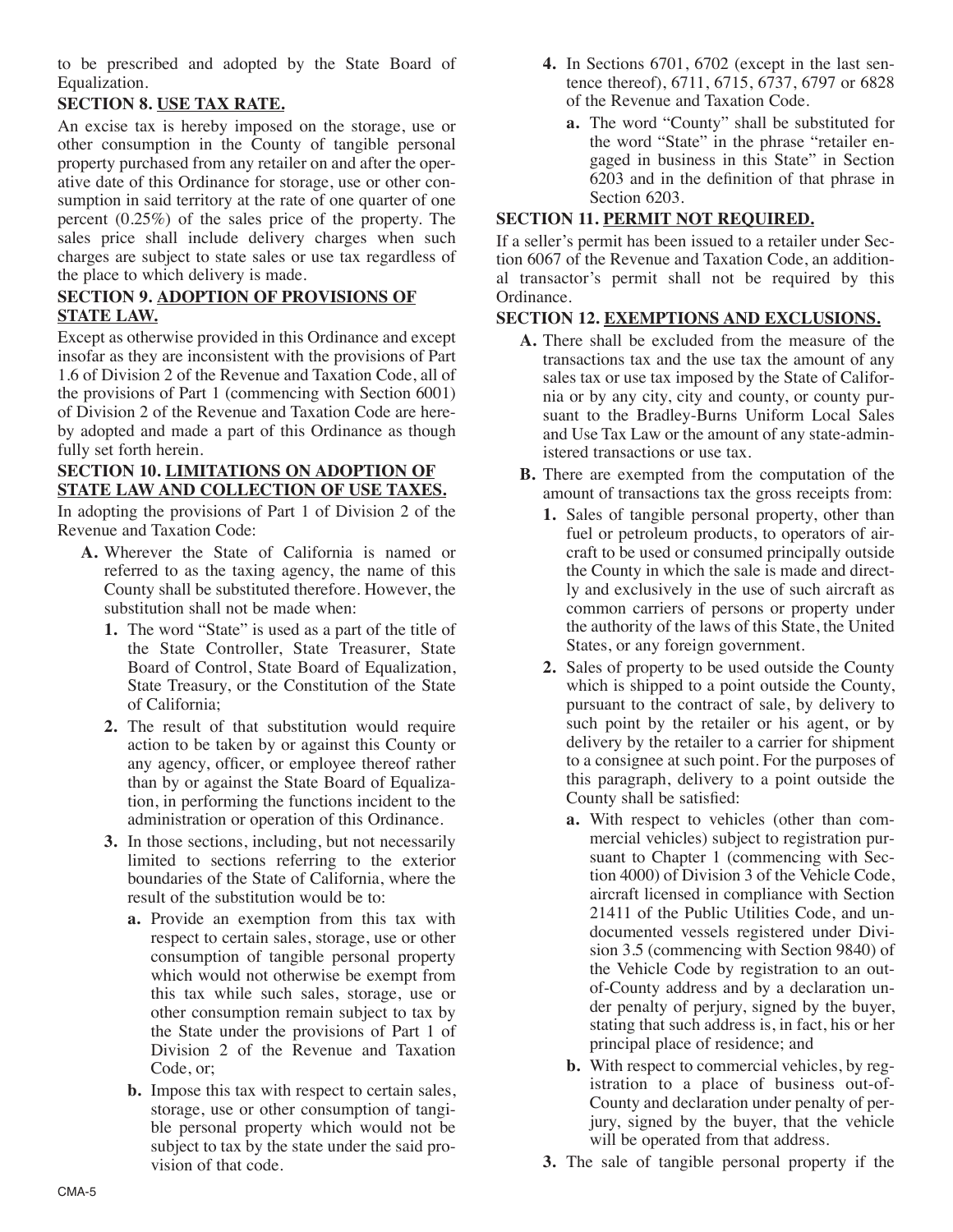seller is obligated to furnish the property for a fixed price pursuant to a contract entered into prior to the operative date of this Ordinance.

- **4.** A lease of tangible personal property which is a continuing sale of such property, for any period of time for which the lessor is obligated to lease the property for an amount fixed by the lease prior to the operative date of this Ordinance.
- **5.** For the purposes of subparagraphs (3) and (4) of this section, the sale or lease of tangible personal property shall be deemed not to be obligated pursuant to a contract or lease for any period of time for which any party to the contract or lease has the unconditional right to terminate the contract or lease upon notice, whether or not such right is exercised.
- **C.** There are exempted from the use tax imposed by this Ordinance, the storage, use or other consumption in this County of tangible personal property:
	- **1.** The gross receipts from the sale of which have been subject to a transactions tax under any state-administered transactions and use tax Ordinance.
	- **2.** Other than fuel or petroleum products purchased by operators of aircraft and used or consumed by such operators directly and exclusively in the use of such aircraft as common carriers of persons or property for hire or compensation under a certificate of public convenience and necessity issued pursuant to the laws of this State, the United States, or any foreign government. This exemption is in addition to the exemptions provided in Sections 6366 and 6366.1 of the Revenue and Taxation Code of the State of California.
	- **3.** If the purchaser is obligated to purchase the property for a fixed price pursuant to a contract entered into prior to the operative date of this Ordinance.
	- **4.** If the possession of, or the exercise of any right or power over, the tangible personal property arises under a lease which is a continuing purchase of such property for any period of time for which the lessee is obligated to lease the property for an amount fixed by a lease prior to the operative date of this Ordinance.
	- **5.** For the purposes of subparagraphs 3. and 4. of this section, storage, use, or other consumption, or possession of, or exercise of any right or power over, tangible personal property shall be deemed not to be obligated pursuant to a contract or lease for any period of time for which any party to the contract or lease has the unconditional right to terminate the contract or lease upon notice, whether or not such right is exercised.
	- **6.** Except as provided in subparagraph 7, a retailer engaged in business in the County shall not be required to collect use tax from the purchaser of

tangible personal property, unless the retailer ships or delivers the property into the County or participates within the County in making the sale of the property, including, but not limited to, soliciting or receiving the order, either directly or indirectly, at a place of business of the retailer in the County or through any representative, agent, canvasser, solicitor, subsidiary, or person in the County under the authority of the retailer.

- **7.** "A retailer engaged in business in the County" shall also include any retailer of any of the following: vehicles subject to registration pursuant to Chapter 1 (commencing with Section 4000) of Division 3 of the Vehicle Code, aircraft licensed in compliance with Section 21411 of the Public Utilities Code, or undocumented vessels registered under Division 3.5 (commencing with Section 9840) of the Vehicle Code. That retailer shall be required to collect use tax from any purchaser who registers or licenses the vehicle, vessel, or aircraft at an address in the County.
- **D.** Any person subject to use tax under this Ordinance may credit against that tax any transactions tax or reimbursement for transactions tax paid to a County imposing, or retailer liable for a transactions tax pursuant to Part 1.6 of Division 2 of the Revenue and Taxation Code with respect to the sale to the person of the property the storage, use or other consumption of which is subject to the use tax.

# **SECTION 13. USE OF PROCEEDS.**

The proceeds of the taxes imposed by this ordinance shall be used solely for the projects and purpose set forth in the Expenditure Plan attached as "Exhibit A" and for the administration thereof.

# **SECTION 14. AMENDMENTS.**

All amendments subsequent to the effective date of this Ordinance to Part 1 of Division 2 of the Revenue and Taxation Code relating to sales and use taxes and which are not inconsistent with Part 1.6 and Part 1.7 of Division 2 of the Revenue and Taxation Code, and all amendments to Part 1.6 and Part 1.7 of Division 2 of the Revenue and Taxation Code, shall automatically become a part of this Ordinance, provided however, that no such amendment shall operate so as to affect the rate of tax imposed by this Ordinance.

# **SECTION 15. ENJOINING COLLECTION FORBIDDEN.**

No injunction or writ of mandate or other legal or equitable process shall issue in any suit, action or proceeding in any court against the State or the County, or against any officer of the State or the County, to prevent or enjoin the collection under this Ordinance, or Part 1.6 of Division 2 of the Revenue and Taxation Code, of any tax or any amount of tax required to be collected.

#### **SECTION 16. SEVERABILITY.**

If any provision of this Ordinance or the application there-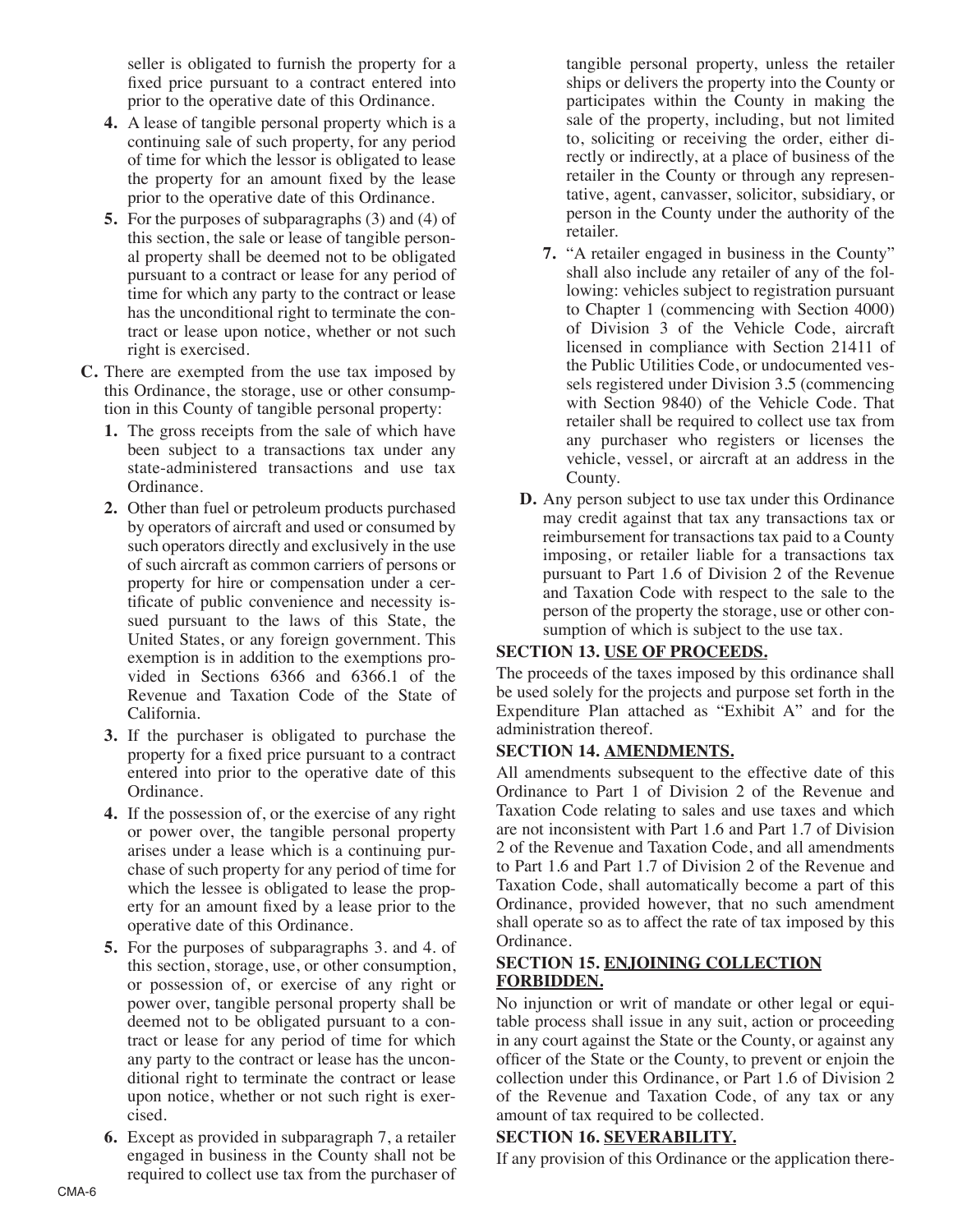of to any person or circumstance is held invalid, the remainder of the Ordinance and the application of such provision to other persons or circumstances shall not be affected thereby.

# **SECTION 17. PUBLICATION.**

Within thirty (30) days of its passage, this ordinance shall be published with the names of the supervisors voting for and against the same in the MARIN INDEPENDENT JOURNAL, a newspaper of general circulation published in the County of Marin.

## **SECTION 18. TERMINATION DATE.**

The authority to levy the tax imposed by this Ordinance shall expire nine years from the operative date of this Ordinance.

**PASSED AND ADOPTED** at a regular meeting of the Board of Supervisors of the County of Marin held on this 7th day of August, 2012, by the following vote:

AYES: SUPERVISORS Katie Rice, Susan L. Adams, Judy Arnold, Kathrin Sears, Steve Kinsey

NOES: NONE

ABSENT: NONE

s/STEVE KINSEY

PRESIDENT, BOARD OF SUPERVISORS

ATTEST:

s/MATTHEW HYMEL CLERK

# **EXHIBIT A**

## **PARKS, OPEN SPACE, AND FARMLAND PRESERVATION EXPENDITURE PLAN**

#### **A. Summary**

It is proposed that the voters in Marin County be presented in November 2012, the opportunity to vote to support the preservation of Marin County parks, open space preserves, and farmland. The Parks, Open Space, and Farmland Preservation one-fourth-cent (1/4 cent) sales tax ("Measure") is estimated, at current collection levels, to generate approximately \$10,000,000 per year. This level of revenue may change during the life of the Measure due to the variability in annual receipts. All revenue projections described below are approximate and will be subject to changes in annual receipts.

This Expenditure Plan ("Plan") outlines three programs for spending the sales tax proceeds. In Part B of the Plan, each program is described by its funding allocation, and types of projects and activities that the funding would support. Part C of the Plan contains administrative provisions, including a Community Oversight Committee and public process for determining annual expenditures.

### **B. Program Descriptions**

### **1. Parks and Open Space Program (65%)**

The purpose of this Program is to protect or restore natural resources, maintain existing county parks and open space preserves, and preserve natural lands. Sixty five percent **(65%)** of revenues generated annually by this Measure shall be made available for the following uses.

a. Protect or Restore Natural Resources and Maintain Existing County Parks and Open Space Preserves.

The purpose of this element is to protect or restore natural resources, and maintain our existing county parks and open space preserves. Eighty percent **(80%)** of the Parks and Open Space Program's annual amount shall be used for the following purposes.

- i. Protect and restore wetlands along Marin's coastline and bay shoreline to protect wildlife habitat, including habitat for shorebirds, waterfowl, and endangered wildlife such as the California clapper rail and salt marsh harvest mouse.
- ii. Protect water quality and fish habitat by reducing erosion and sedimentation, and/or engaging in restoration projects in streams and creeks within county parks and preserves, including, but not limited to, Coyote Creek, Miller Creek, Lagunitas Creek, Corte Madera Creek, Rush Creek, Novato Creek, and Las Gallinas Creek.
- iii. Reduce the risk of wildfire, enhance biodiversity, and control populations of invasive, non-native weeds in communi-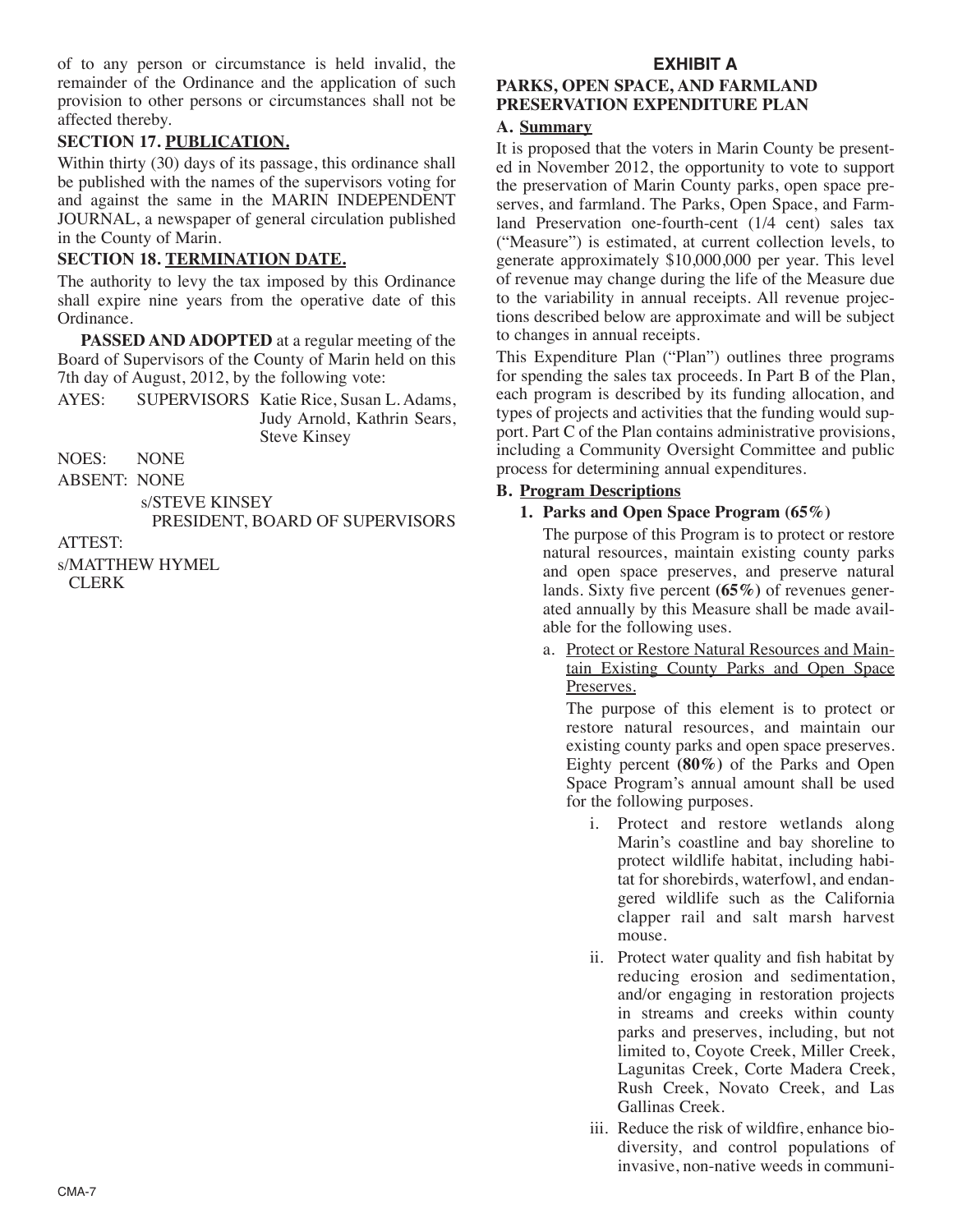ties throughout Marin in close consultation with city, town, and county fire districts and agencies, in accordance with the Marin County Parks Vegetation and Biodiversity Management Plan.

- iv. Repair, maintain, and/or replace deteriorating facilities and infrastructure in open space preserves that orient and inform visitors, enable public access, protect natural resources, enhance safety and prevent slope instability and flooding affecting downstream areas. Facilities and infrastructure include, but are not limited to, signs, gates, fences, flood prevention and drainage improvements, slope stability improvements, culverts, retaining walls, and bridges.
- v. Repair, maintain, and/or replace deteriorating recreation facilities and infrastructure in county parks and on county regional pathways. Facilities and infrastructure include, but are not limited to, children's playgrounds, bathrooms, water fountains, water lines, picnic areas and tables, the swimming pool at McNears Beach Park, signs, sea walls, kayak and canoe launches, fishing piers, paved multiuse pathways such as Mill Valley/Sausalito bike path and Corte Madera Creek bike path, tennis courts, basketball courts, the skate park at John F. McInnis Park, landscape plantings, parking lots, irrigation systems, and ball fields.
- vi. Implement trail projects to protect water quality, sensitive habitats and natural areas (including habitat for rare and endangered species); reduce erosion; avoid unstable slopes; improve trail safety and sustainability; improve trail enjoyment and recreation opportunities; and reduce maintenance costs, in accordance with the Marin County Parks Road and Trail Management Plan. Project types may include, but are not limited to, rerouting existing trails; decommissioning (closing) unauthorized and redundant trails with concurrent habitat restoration; converting redundant or unnecessary fire roads to trails (in consultation with Marin fire agencies); building new or modifying existing trails when necessary to improve trail safety and/or achieve connections to other trails or destinations; and entering into arrangements with private land owners for essential trail connections.
- vii. Augment current visitor services for parks and open space preserves – via

rangers, programming, and partnerships – to protect natural resources; support visitor safety and enjoyment; and support volunteerism and environmental education.

b. Preserve Natural Lands

The purpose of this element is to enable fulfillment of the Marin County Parks Strategic Plan goals related to the permanent preservation of land for public open space, community separators, wildlife corridors, greenbelts, and habitat. Twenty percent **(20%)** of the Parks and Open Space Program's annual amount shall be used for the following purposes; however, the annual amount or its balance may be accumulated, carried over, and accrued for expenditure in future years, not to exceed ten (10) years after the termination date of the sales tax increase.

- i. Purchase land or conservation easements from willing sellers for the purposes of permanently protecting and/or restoring natural areas, streams, bay lands, and native ecosystems with high natural resource values.
- ii. To the extent possible, these funds would be used to leverage matching funds from public and private partners.

### **2. Farmland Preservation Program (20%)**

The purpose of this Program is to protect Marin County farmland at risk of subdivision and development and preserve Marin's working farms and ranches. Twenty percent **(20%)** of revenues generated annually by this Measure shall be made available for the following uses.

- a. Purchase perpetual agricultural conservation easements, and on land already encumbered by agricultural conservation easements, purchase additional real property interests, to protect and permanently preserve Marin County farms and ranches for productive agricultural use through voluntary transactions with landowners.
- b. Provide matching grants to qualified organizations to support and facilitate the purchase of perpetual agricultural conservation easements, and additional real property interests on land already encumbered by an agricultural conservation easement, through voluntary transactions with landowners.
- c. Provide matching grants to the Marin Resource Conservation District for the purpose of assisting ranchers and farmers in enhancing the agricultural and natural resource values on easement-protected properties. Grants for this purpose shall not exceed five percent (5%) of the Farmland Preservation Program's annual amount.
- d. Provide matching grants to the entities hold-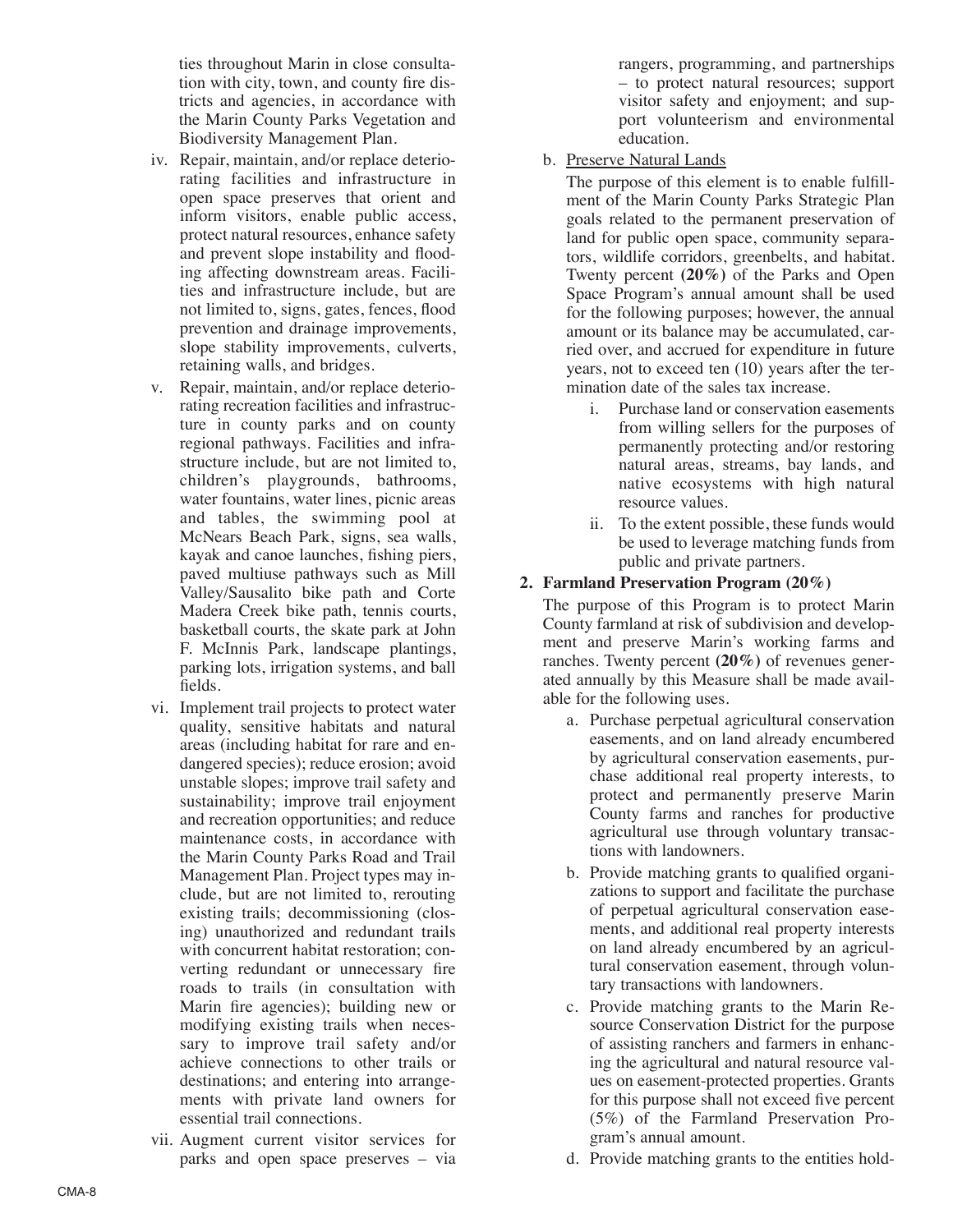ing easements acquired with program funds, for the purpose of monitoring and enforcing such easements. Grants for this purpose shall not exceed five percent (5%) of the Farmland Preservation Program's annual amount.

## **3. City, Town, and Applicable Special District Program (15%)**

The purpose of this Program is to assist Marin's municipalities and applicable special districts in managing their parks, open space preserves, recreation programs, and vegetation to promote biodiversity and reduce wildfire risk. Fifteen percent **(15%)** of the revenues generated annually by this Measure shall be made available for the following uses.

- a. Provide grants to cities, towns, and applicable special districts (special districts that provide for parks, open space and/or recreation in unincorporated areas), to maintain, restore, and/or renovate existing parks, preserves, and recreational facilities; to construct new parks and recreational facilities or acquire parklands; or to engage in vegetation management to reduce wildfire risk, promote biodiversity, or control invasive non-native weeds on private, municipal, or district lands.
- b. Funds shall be available through a grant allocation process that will be designed in concert with the cities, towns, and applicable special districts. The grant allocation process, but not the individual projects, shall be subject to approval by the Marin County Board of Supervisors. This program is expected to generate over \$13,500,000 over the life of the Measure. This program's annual amount, or its balance, may be accumulated, carried over, and accrued for expenditure in future years, not to exceed ten (10) years after the termination date of the sales tax increase.

# **C. Administrative Provisions**

#### **1. Community Oversight Committee**

- a. A Community Oversight Committee shall be created by the Marin County Board of Supervisors within six months of the effective date of the ordinance levying the sales tax increase. The responsibilities of this committee shall be to review Plan expenditures on an annual basis to ensure they conform with the Plan, and oversee an annual audit and prepare an annual report describing how funds were spent.
- b. Members of the committee shall be appointed by the Board. The role of the committee shall be to advise the Board and staff on these matters. The committee shall report to the Director and General Manager of Marin County Parks.
- c. Members of the Community Oversight Committee shall be county residents who are neither elected officials of any government, nor

employees from any agency or organization that either oversees or benefits from the proceeds of the sales tax. The committee shall consist of seven at-large members.

- d. The Board shall approve bylaws related to the conduct of committee meetings and business.
- e. Meetings of the committee shall be open to the public and shall be held in compliance with the Ralph M. Brown Act, California's open meeting law.
- f. The committee shall dissolve after all revenue collected from this Measure is expended and a final report is submitted.

### **2. Implementation Requirements**

Implementation of the plan shall be guided by the following procedures to ensure that the revenue generated by the Measure is spent in the most efficient and effective manner possible, consistent with serving the public interest in Marin County, and the desires of the voters of Marin County.

- a. The Marin County Parks and Open Space Commission shall conduct a public meeting annually to gain public input on selection of projects to expend the sales tax revenues, as part of County's annual budget development process.
- b. The County of Marin is charged with the fiduciary duty to administer sales tax proceeds in accordance with applicable laws. Disbursement of funds as grants shall be subject to terms and conditions that may include, but are not limited to, the County's right to 1) require grantees to enter into funding agreements with the County; 2) require matching funds; and 3) audit a grantee's use of tax proceeds.
- c. Actual revenues generated by the Measure may be higher or lower than estimates in this Plan due to variability in annual tax receipts. County shall annually estimate revenue from the Measure.
- d. County may accumulate revenue over multiple years so that sufficient funding is available for larger and long-term projects. All interest income shall be used for the purposes identified in this Plan, and shall accrue proportionately to the programs identified in this Plan. Ten (10) years after the termination date of the sales tax increase, unused funds and accrued interest from the Farmland Preservation Program and the City, Town, and Applicable Special District Program shall be available for any purpose consistent with this Plan, subject to approval by the Board of Supervisors.
- e. Sales tax proceeds are intended to augment annual County of Marin General Fund sup-